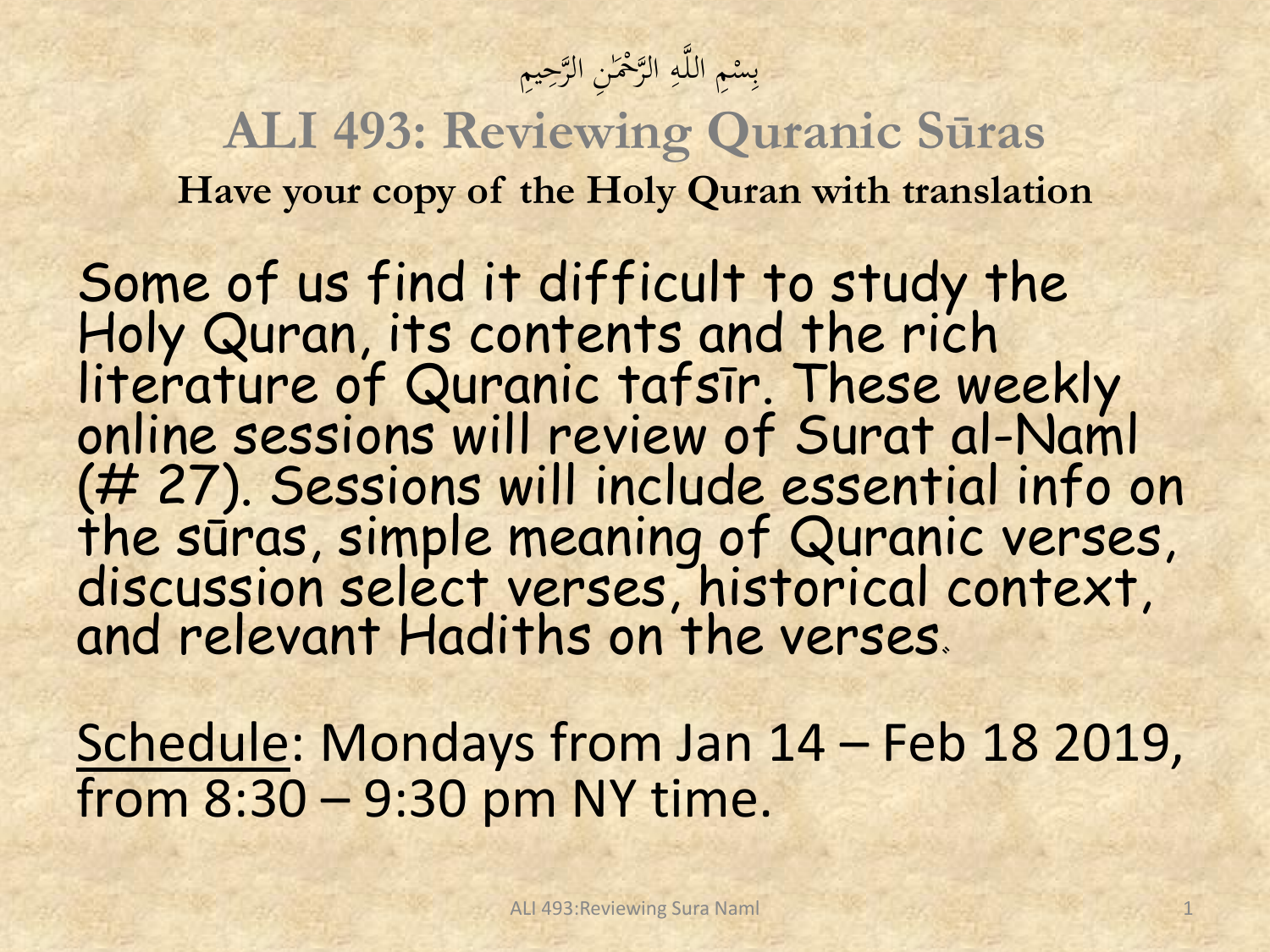ALI 493: Intro to Sūra al-Naml Keep with you copy of English translation Content: to warn people & give them glad tidings as shown by the starting & ending verses. It covers sections from the stories of Prophets Musa, Dāwūd, Sulayman, Sālih and Lūt (a). Tawhid and Ma'ād is also included. Sequence:  $27<sup>th</sup>$  in the Quran &  $48<sup>th</sup>$  chronologically Numbers: Āyāt 93; 1,149 words and 4,799 letters Location of revelation: Makkah Feature: only sūra that contains 2 Basmalah Reward of reciting: *Whoever recites three suras which begin with Ta Seen (al-Shu'ara, Al-Naml, and Qasas) on the eve* 

Friday, will be one of the friends of Allah and he will be near *to Him and he will receive in His Grace and support. (Tafsīr Nūr al-Thaqalayn,* 4:74).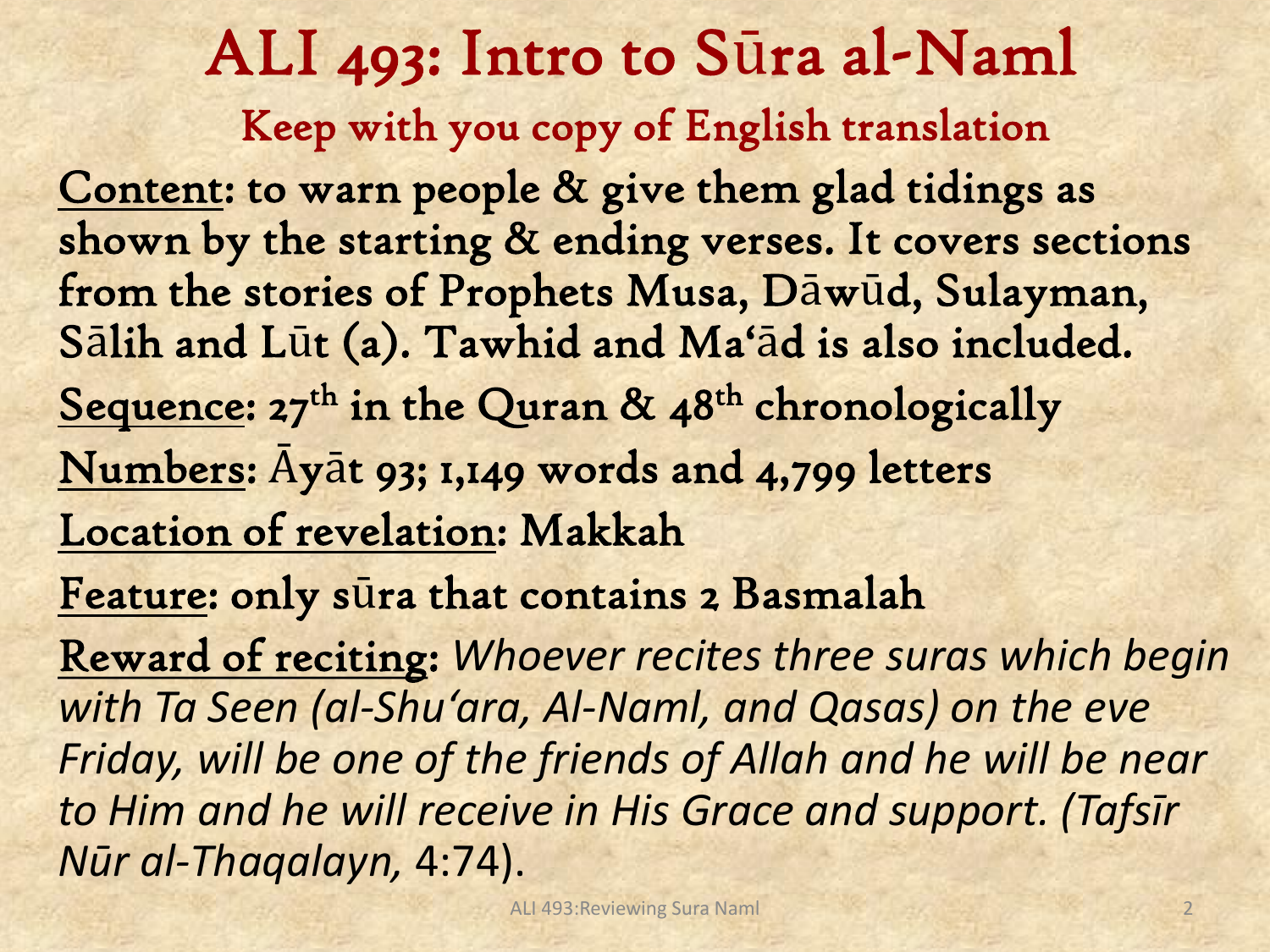### Al-Naml, ayat 1 - 6

بِينْهِ اللَّهِ الرَّحْمَٰنِ الرَّحِيمِ \* طس َّ تِلْكَ آيَاتُ<br>الرَّجِّ الرَّحْمَٰنِ الرَّحِيمِ \* طس ِ تِلْكَ آيَاتُ ا<br>ا ا<br>ـ  $\overline{4}$ م<br>و ِتِلْكَ آيَاتُ الْقُرْآنِ وَكِتَابٍ مُّبِينٍ ﴿١﴾ هُدًى وَبُشْرَىٰ<br>إِحْدَ رَبُّهُمْ بِهِ السَّاتَ الْمُرَاثَ وَلَيْهِ مِنْ الْمَجَّ  $\frac{1}{\sqrt{2}}$  $\overline{\phantom{0}}$  $\frac{1}{2}$  $\frac{1}{2}$ و<br>ا ر<br>( ْ  $\frac{1}{2}$ ب و<br>د ل<br>و ۇمنين پېر<br>البت  $\ddot{\cdot}$ : د د  $\overline{\phantom{a}}$ ة<br>المرا  $\overline{\phantom{a}}$ لِّلْمُؤْمِنِينَ ﴿1﴾ الَّذِينَ يُقِيمُونَ الصَّلَاةَ وَيُؤْتُونَ الرَّدَّ<br>بَسَّلاً: ل<br>; زُر بروں<br>ر ەم<br>ئا ید<br>۱ مُونَ الصَّلَاةَ وَيُّ<br>يَتَمَتَّ أَمُّهُ أَوْسًا َ يم ُ  $\overline{a}$ <u>يا:</u><br>ما ي  $\frac{1}{1}$ ِينِ<br>لَّذِينَ ﴾ الّذِينَ يُقِيمُونَ الصَّلَاةَ وَيُؤْتُونَ الزَّكَاةَ وَهُم بِالْآخِرَةِ هُمْ يُوقِنُّ<br>وَهُمْ يَجْمَعُونَ مِنْ يَوَّلُوا وَالْمُؤْتَوِنَ الزَّكَاةَ وَهُمْ بِالْآخِرَةِ هُمْ يُوقِنُّ  $\frac{1}{2}$ یہ<br>ا ي م<br>ا م B<br>Prove مُّ بِالْآَخِرَةُ هُ ُر<br>پر  $\frac{2}{3}$ رَّكَاةَ وَهُمْ بِالْآخِرَةِ هُمْ يُوقِنُونَ ﴿٣ َ  $\frac{1}{2}$ م م ةُ مِنُونَ بِالْآخِرَةِ زَيَّنَّا لَهُ ۚ<br>وَمِنُونَ بِالْآخِرَةِ زَيَّنَّا لَهُ ۚ ن<br>م<br>م ز<br>ء ر<br>ر و<br>م  $\overline{a}$ ەم<br>باھا اِنَّ الَّكَ يَنْ لَا يُؤْمِنُونَ بِالْآخِرَةِ زَيَّنَّا لَهُمْ أَعْمَالَهُمْ فَهُمْ يَعْمَهُونَ مَرْدِ<br>وَالْمَرْأَى الْمَرْجَلِ وَالْحَجَرَةِ زَيَّنَّا لَهُمْ أَعْمَالُهُمْ فَهُمْ يَعْمَهُونَ مَرْدِ َ مْ يَعْمَهُمْ  $\sim$   $\sim$ ْ یا:<br>با **1** َّهٖ فَـهُمُّ<br>مَا فَـهُمُّ <sup>1</sup> بََل م ٤ ََْ ِه<br>ر **أكل** ين أولئكَ الَّذِينَ لَهُ مَ<br>ين أولئكَ الَّذِينَ لَهُ مَ  $\ddot{\phantom{a}}$  $\mathbf{r}$ رُونَ پُ لأَخْسَسُّ  $\overline{\phantom{a}}$ .<br>. ا  $\mathbf{r}$ م  $\boldsymbol{\beta}$ ةِ ه ر ِِْْ ِِف ا م ر<br>ا <sup>1</sup>  $\boldsymbol{\beta}$ الْعَذَابِ وَهُ َ  $\begin{array}{c} \mathbf{X} & \mathbf{Y} \\ \mathbf{Y} & \mathbf{Y} \end{array}$  $\overline{\mathsf{r}}$  $\overline{\phantom{0}}$ وء  $\frac{1}{2}$ َسُوءُ الْعَذَابِ وَهُمْ فِي الْآخِرَةِ هُمُ الْأَخْسَرُونَ ﴿ وَإِنَّكَ لَتُلَقَّى الْقُرْآنَ مِن لَّدُنَّ حَكِيم<br>مَا هُدَّ مَنْ تَّمَّمَ  $\overline{a}$ ر<br>( ْ بد<br>ف  $\int$ إ َ  $\leq$ عَلِيم ﴿ 1 ي  $\overline{\mathfrak{a}}$ 

In the name of All, the All-beneficient, the All-Merciful. Ta, Seen. These are the signs of the Quran and a manifest Book, (1) a guidance and good news for the faithful (2) —those who maintain the prayer and pay the zakat, and who are certain of the Hereafter. (3) As for those who do not believe in the Hereafter, We have made their deeds seem decorous to them, and so they are bewildered. (4) They are the ones for whom there is a terrible punishment, and they are the ones who will be the biggest losers in the Hereafter. (5) Indeed you receive the Quran from One who is all-wise, allknowing. (6)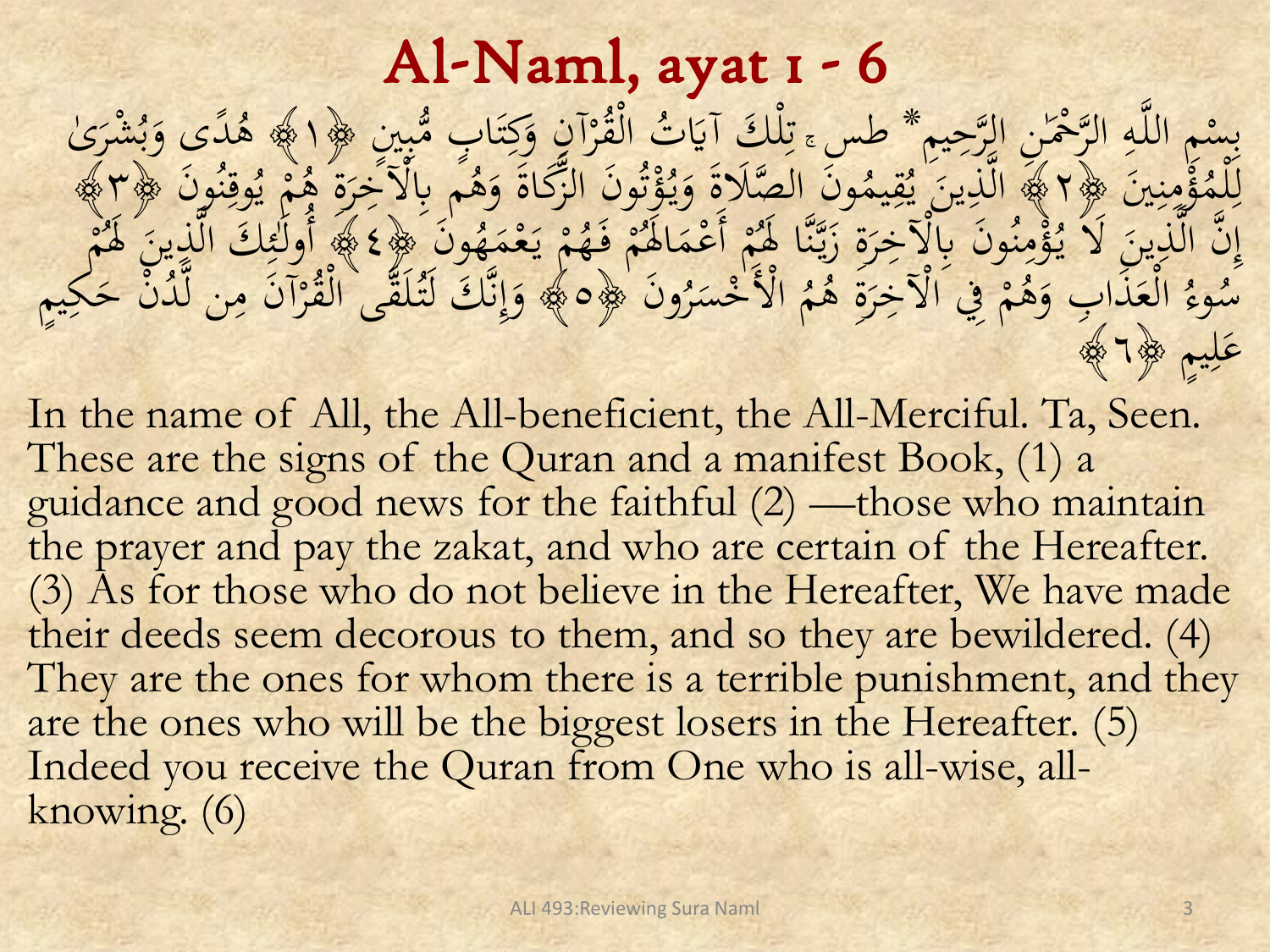## Brief overview of 27: 1- 3

*Tilka* is demonstrative pronoun used for far-off objects; its used here to show loftiness of the verses, as in Q 2:2 This book is called Quran because it's supposed to be recited Quran is Mubeen because it is clear, lucid & unambiguous about its objectives. Tabarsī says that the descriptions quran and kitab indicate that this Book is communicated through both recitation and writing.

*Hudā* and *bushrā* are verbal nouns that serve as nominative case, like when Ali is just person, it said that Ali is justice. Only two of the right deeds are mentioned as salāt pertains to God and zakat pertains to people; also salat is a bodily act of devotion and zakat is financial act of devotion. Yaqīn is their expectation.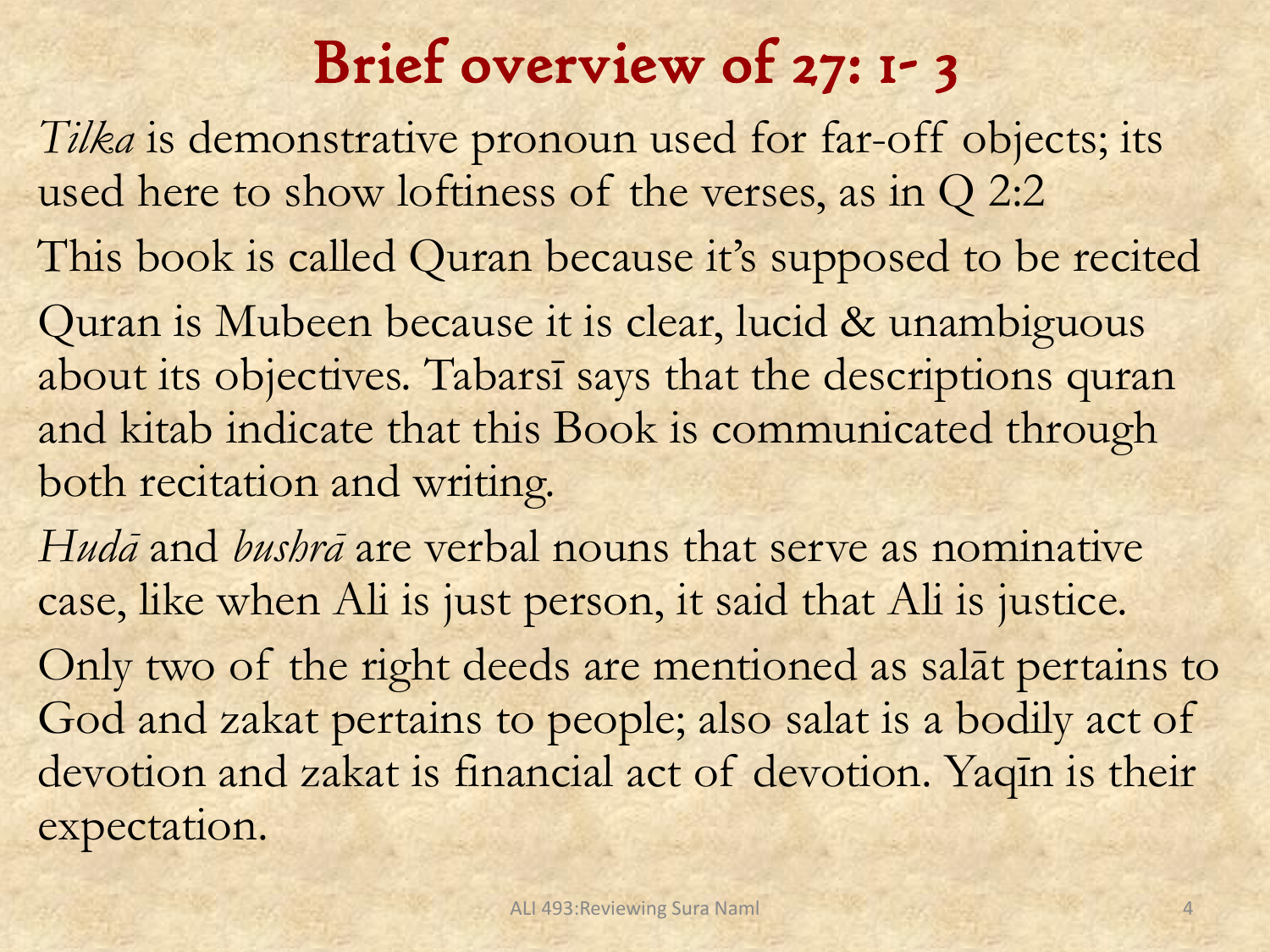# Brief overview of  $27: 4 - 6$

In Islam this world is a path and Hereafter is the destination. Not believing in the Hereafter means being left in this world without any goal and purpose. So they are left wandering like a blind person; amah means tahayyur = confusion & hesitation. They will have worldly and otherworldly punishments, thus they the greatest losers. It also mean that the good deeds of disbelievers are annulled.

Talqiyah is close in meaning to talqīn (dictate, impart). So the Quran is from non other the Almighty God, Who is All-wise and All-knowing – the indefinite forms indicate esteem and magnification of Allah. The source of the Book is wisdom so it cannot be negated or weakened and Knowledge because it does not lie nor errs in judgement.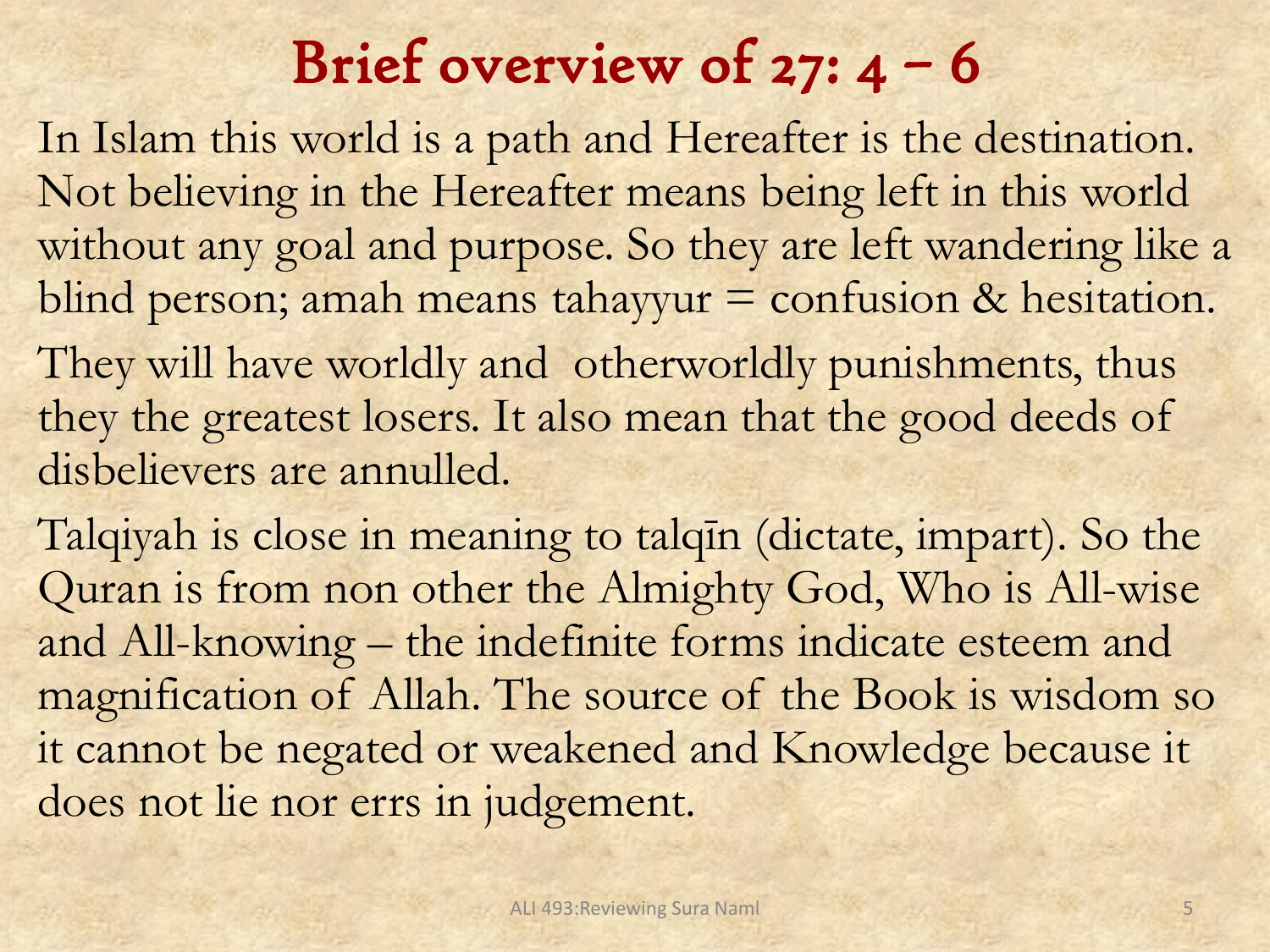Story of Musa (a) in Q 27:7- 14 إِذْ قَالَ مُوسَىٰ لِأَهْلِهِ إِنِّي آنَسْتُ نَارًا سَ ْ  $\ddot{\phantom{0}}$  $\overline{\phantom{a}}$ :<br>نا  $\ddot{\cdot}$ آنَسْ .<br>ن ي ِِِن ه ل ه إ  $\overline{4}$  $\overline{\mathfrak{c}}$  $\frac{a}{a}$  $\ddot{\bullet}$ ٰ ْلِ ى وس  $\ddot{\phantom{0}}$ K<br>B. قَالَ مُوسَىٰ لِأَهْلِهِ إِنِّي آنَسْتُ نَارًا سَآتِيكُم مِّنْهَا بِخَبَرٍ أَوْ آتِ َ ن<br>نا ِ<br>پُل **ٔ**  $\frac{1}{2}$  $\ddot{ }$ <u>.</u><br>. َ  $\ddot{\phantom{a}}$ ي  $\frac{1}{2}$ آتِيكُم مِّنْهَا بِخَبَرٍ أَوْ آتِيكُم بِشْهَابٍ ي ِ<br>پان  $\overline{\phantom{0}}$ َ ي قَبَسِ لَّعَلَّكُمْ تَصْطَلُونَ ﴿٧﴾ فَلَمَّا جَاءَهَا نُودِيَ أَن بُورِا<br>\*\*\*  $\ddot{\zeta}$  $\frac{1}{2}$  $\mathbf{r}$ **گ**ر  $\overline{a}$  $\ddot{\cdot}$  $\frac{1}{2}$ <u>ة</u> ب<br>اه ِ بِهِ فَلَمَّا جَاءَهَا نُودِيَ أَن بُورِكَ مَن فِي النَّارِ وَمَنْ<br>فَلَمَّا جَاءَهَا نُودِيَ أَن بُورِكَ مَن فِي النَّارِ وَمَنْ  $\ddot{\phantom{a}}$ **a**  $\frac{1}{\sqrt{2}}$  $\sim$ <u>ة</u>  $\lambda$ َ  $\overline{a}$ الْعَالَمِينَ ﴿  $\ddot{\phantom{0}}$ ل<br>ا ام<br>ا ْ ي حَانَ اللَّهِ رَبِّ َ  $\overline{4}$  $\ddot{\phantom{0}}$  $\overline{\phantom{0}}$ ْ  $\ddot{\cdot}$  $\frac{1}{2}$ حَوْلُهَا وَسُبْحَانَ اللَّهِ رَبِّ الْعَالَمِينَ ﴿٨٠١ يَا مُوسَىٰ إِنَّهُ أَنَا اللَّهُ الْ َ  $\cup$ <sup>o</sup> ्<br> ل<br>ا  $\sim$ أَنَا اللَّهُ  $\ddot{\cdot}$  $\overline{a}$ ه َّ ى وس بد<br>ف  $\int$ إ ا<br>ا م<br>می  $\lambda$ ُمِّهِ يَا مُوسَىٰ إِنَّهُ أَنَا اللَّهُ الْعَزِيزُ الْحَكِيمُ<br>عَقِّ مِنْ قَوْمٌ بِقَالَ مِنْ اللَّهُ الْعَزِيزُ الْحَكِيمُ  $\ddot{\mathbf{r}}$ َكِ  $\ddot{\phantom{1}}$ <u>ا</u><br>ا ا j ِزيز ْ الم<br>المراجع ِهِ ٩ ﴾ وَأَلْقِ عَصَاكَ ، فَلَمَّا رَآهَا تَهْتَزُّ كَأَنَّهَا جَانٌّ وَلَّىٰ مُدْبِرًا وَ.<br>وَالَّذِينَ مَسْرًا لَهُ الْمَاسَ وَالْمَاسَ وَالْمَاسَ وَالْمَاسَ وَالْمَاسَ وَالْمَاسَ وَالْمَاسَ وَالْمَاسَ  $\ddot{\lambda}$ <u>ئا</u>  $\boldsymbol{\beta}$ لہ<br>و <u>ة</u>  $\ddot{\phantom{0}}$ ک<br>۔ ل<br>ا ل َ  $\overline{\phantom{a}}$ ِ<br>با ِ<br>ِ  $\lambda$ أَنَّهَا جَانٌّ وَلَّىٰ مُّدْبِرًا وَلَا يُعَقِّبْ ۽ يَا<br>فَي جَانٌ وَلَّىٰ مُدْبِرًا وَلَا يُعَقِّبُ ۽ يَا َ  $\sim$  $\boldsymbol{d}$  $\int$  $\frac{1}{2}$ ْ بِيَ<br>:  $\frac{33}{5}$ ا<br>بر<br>بر یا۔<br>پ ي<br>م<br>أ  $\overline{\mathcal{L}}$  $\overline{\mathbf{b}}$ يَّ لَا يَخَافُ لَدَيَّ الَّهُ  $\hspace{0.01cm}$ </sub>ا َ .<br>د ا وسَىٰ لَا تَخَفْ إِتِّي  $\sum$ ا<br>ا َ  $\lambda$ مُّوسَىٰ لَا تَخَفْ إِنِّ لَا يَخَافُ لَدَيَّ الْمُرْسَلُونَ ﴿ ١٠﴾ إِلَّا مَن ظَلَمَ ثُمَّ بَدَّلَ  $\ddot{\zeta}$  $\frac{1}{1}$ ر<br>ر ب<br>. ب  $\mathfrak{g}$  $\frac{1}{\sqrt{2}}$  $\sim$ ا<br>ا رٌّ رَّحِيمٌ ﴾<br>ر بّ غَفُورٌ<br>ي ِِِن إ َ وء <u>َ</u><br>قا  $\epsilon$  $\ddot{\phantom{0}}$ مْنَنًا بَعْدَ سُدُ<br>م ِس میں میں<br>منابع ب<br>.  $\ddot{\lambda}$ × منطقة المستخدمة ر<br>با  $\overline{\phantom{0}}$ حُسْنًا بَعْدَ سُوءٍ فَإِنِّي غَفُورٌ رَّحِيمٌ ﴿ ١١﴾ وَأَدْخِلْ يَدَكَ فِي جَيْبِكَ تَخْرُجْ<br>حُسْنًا بَعْدَ سُوءٍ فَإِنِّي غَفُورٌ رَّحِيمٌ ﴿ ١١﴾ وَأَدْخِلْ يَدَكَ فِي جَيْبِكَ تَخْرُجْ **22 ه ⊀:**  $\ddot{\phantom{0}}$ یا:<br>با ، بار  $\sum$ ا ا<br>ا َ  $\sum_{i=1}^{n}$ ر َتْ ََ  $\sum_{i=1}^{n}$  $\ddot{\cdot}$  $\ddot{\cdot}$  $\int$ وءِ سِهِ فِي تِسْعِ آيَاتٍ إِ  $\frac{1}{2}$  $\frac{1}{2}$ م<br>، ِ<br>با  $\frac{1}{2}$  $\overline{\phantom{a}}$ ضَاءَ مِنْ غَيْرِ سُ **E** .<br>ع ْ  $\frac{1}{2}$  $\sim$  $\overline{\mathcal{P}}$ ه<br>با با<br>ر بَيْضَاءَ مِنْ غَيْرِ سُوءٍطفِي تِسْعِ آيَاتٍ إِلَىٰ فِرْعَوْنَ وَقَوْمِهِ إِنَّهُمْ كَانُوا قَوْمًا  $\int$  $\overline{4}$  $\overline{a}$ **م**ر<br>مر <u>َة</u><br>قا َ  $\ddot{\zeta}$ <sup>o</sup> ک<br>ء ر<br>(  $\ddot{\cdot}$ َ  $\overline{\phantom{a}}$ ەر<br>ما <u>َة</u> **ا**  $\mathbf{f}$ ه<br>کم فَاسِقِينَ ﴿١٢﴾ فَلَمَّا جَاءَتْهُمْ آيَاتُنَا مُبْصِرَةً  $\ddot{\phantom{0}}$  $\ddot{a}$ <u>ة</u> **أَنْ الْمَالَ** ُل<br>په **∴**  $\ddot{\cdot}$  $\lambda$ ه آیَاتُنَا مُ<br>وه بد<br>م ن  $\ddot{\mathbf{r}}$ ا<br>ا  $\mathbf{c}$ لَّمَّا جَاءَتْهُمْ آيَاتُنَا مُبْصِرَةً قَالُوا هَٰذَا سِحْرٌ مُّبِينٌ ز<br>ن م<br>و  $\sim$ <u>ة</u>  $\ddot{\mathcal{C}}$  $\ddot{\cdot}$ ﴾ فَلَمَّا جَاءَتْهُمْ آيَاتُنَا مُبْصِرَةً قَالُوا هَلَذَا سِحْرٌ مُّبِينٌ ﴿١٣﴾ ا<br>ا ا<br>-<br>**a** <u>َّة</u> ظ م <sup>'</sup>  $\mathbf{c}$ مه<br>کم  $\overline{\phantom{a}}$ وَجَحَدُوا بِمَا وَاسْتَيْقَنَتْهَا أَنفُسْهُمْ ظُلْمًا وَعُلُوًّا َ **EX**  $\ddot{\phantom{0}}$  $\ddot{\bm{x}}$  $\frac{1}{2}$  $\ddot{\textbf{z}}$ **ـ** َ  $\overline{\phantom{a}}$  $\overline{\phantom{0}}$  $\ddot{\phantom{0}}$ َ  $\overline{\phantom{a}}$ لْمًا وَعُلَوًّا ۚ فَانظُرْ كَيْفَ كَانَ عَاقِبَةُ َ  $\sim$  $\frac{1}{\sqrt{2}}$ ر<br>ر <u>ة</u>  $\frac{1}{2}$  $\frac{1}{2}$  $\frac{1}{2}$ **ک**  $\ddot{\phantom{0}}$  $\ddot{\phantom{0}}$ ين دِ سِ ف **مُ**  $\sim$ المُفْسِدِينَ ﴿ 18  $\int$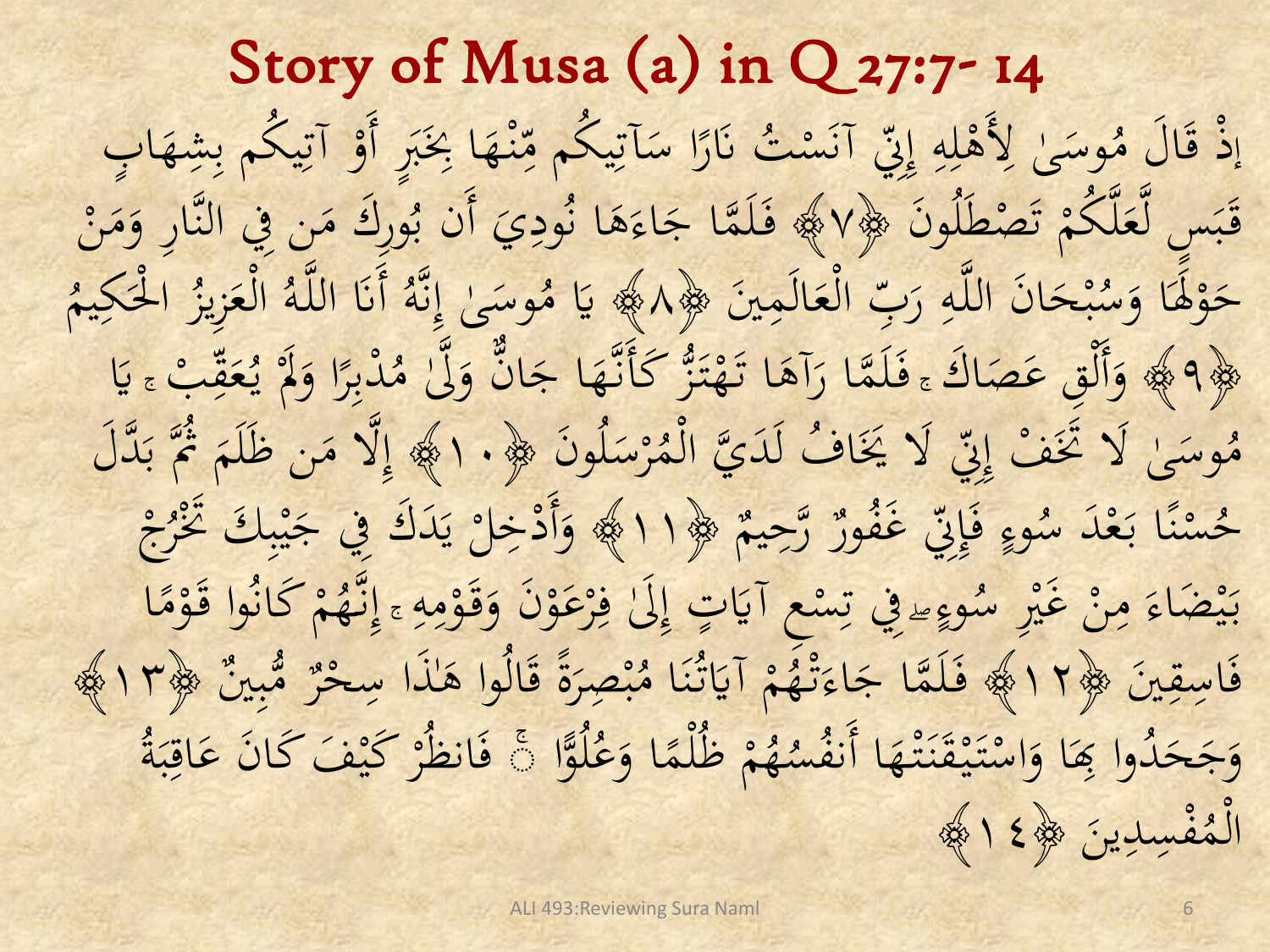### Translation Q 27:7-14

When Moses said to his family, 'Indeed I see fire! I will bring you some news from it, or bring you a firebrand so that you may warm yourselves.' (7) When he came to it, he was called: 'Blessed is He who is in the fire and who is [as well] around it, and immaculate is Allah, the Lord of all the worlds!' (8) 'O Moses! Indeed I am Allah, the All-mighty, the Allwise.' (9) 'Throw down your staff!' When he saw it wriggling, as if it were a snake, he turned his back [to flee], without looking back. 'O Moses! 'Do not be afraid. Indeed the apostles are not afraid before Me, (10) nor those who do wrong and then make up for [their] fault with goodness, for indeed I am all-forgiving, all-merciful.' (11) 'Insert your hand into your shirt. It will emerge white and bright, without any fault—among nine signs meant for Pharaoh and his people. Indeed they are a transgressing lot.' (12) But when Our signs came to them, as eye-openers, they said, 'This is plain magic.' (13) They impugned them, wrongfully and out of arrogance, though they were convinced in their hearts [of their veracity]. So observe how the fate of the agents of corruption was! (14) ALI 493:Reviewing Sura Naml 7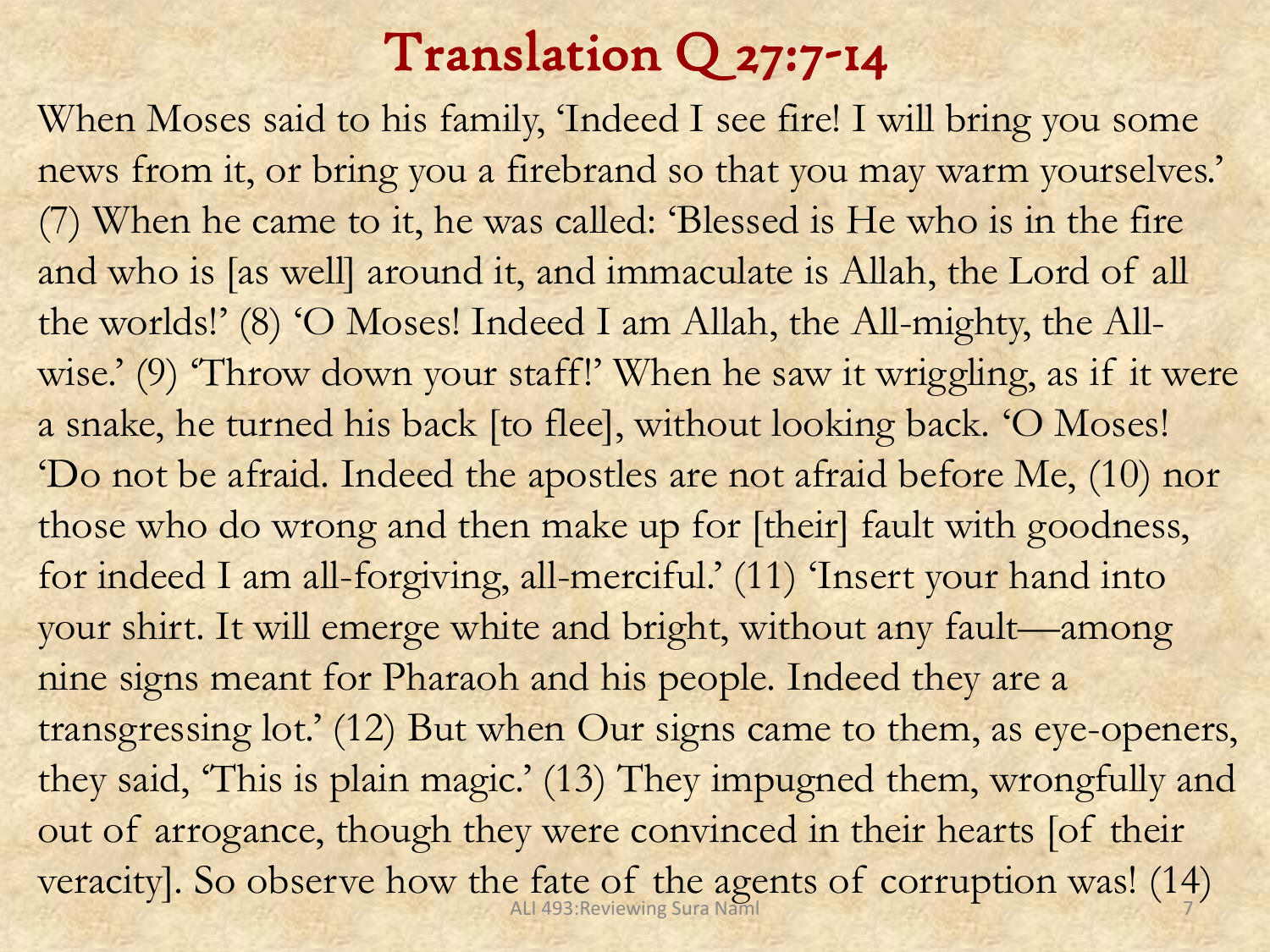#### Brief overview of Musa's story in al-Naml -1

The story is an evidence for the glad tidings mentioned earlier. The family of Musa is his wife (d/o Nabi Shu'ayb). *Aanastu* means something that bring comfort. *Istila* when used with fire means "warming oneself with it." It seems that Musa & his family were cold and had lost their way in a very dark night. The verse suggests that the fire was only visible to him and not others. *I will bring to you* used twice because Musa refers to bringing of (i) information, and (ii) fire. According to *al-Mizan Blessed is He who is in the fire* was Musa and his blessedness refers to his being sanctified and chosen as a messenger (see Q 20:11-13). In 27:9 God introduces Himself to Musa so he knows that he is talking directly to Almighty Lord. Reflect on v. 9 how Allah *'azza wa-jall* introduces Himself to Musa (a): *Verily it is I, God, the Mighty, the Wise* -  $\overline{a}$ نَّهُ أَنَا اللَّهُ الْعَزِيزُ الْحَ بد<br>ف  $\int$ إ ت<br>7 <u>ا</u><br>ا ا j الْعَزِيزُ **م** ْ  $\overline{a}$ أَنَا اللَّهُ :<br>نا  $\mathsf{L}$ – إِنَّهُ أَنَا اللَّهُ الْعَزِيزُ الْحَكِيمُ especially the qualities of Mighty and Wise.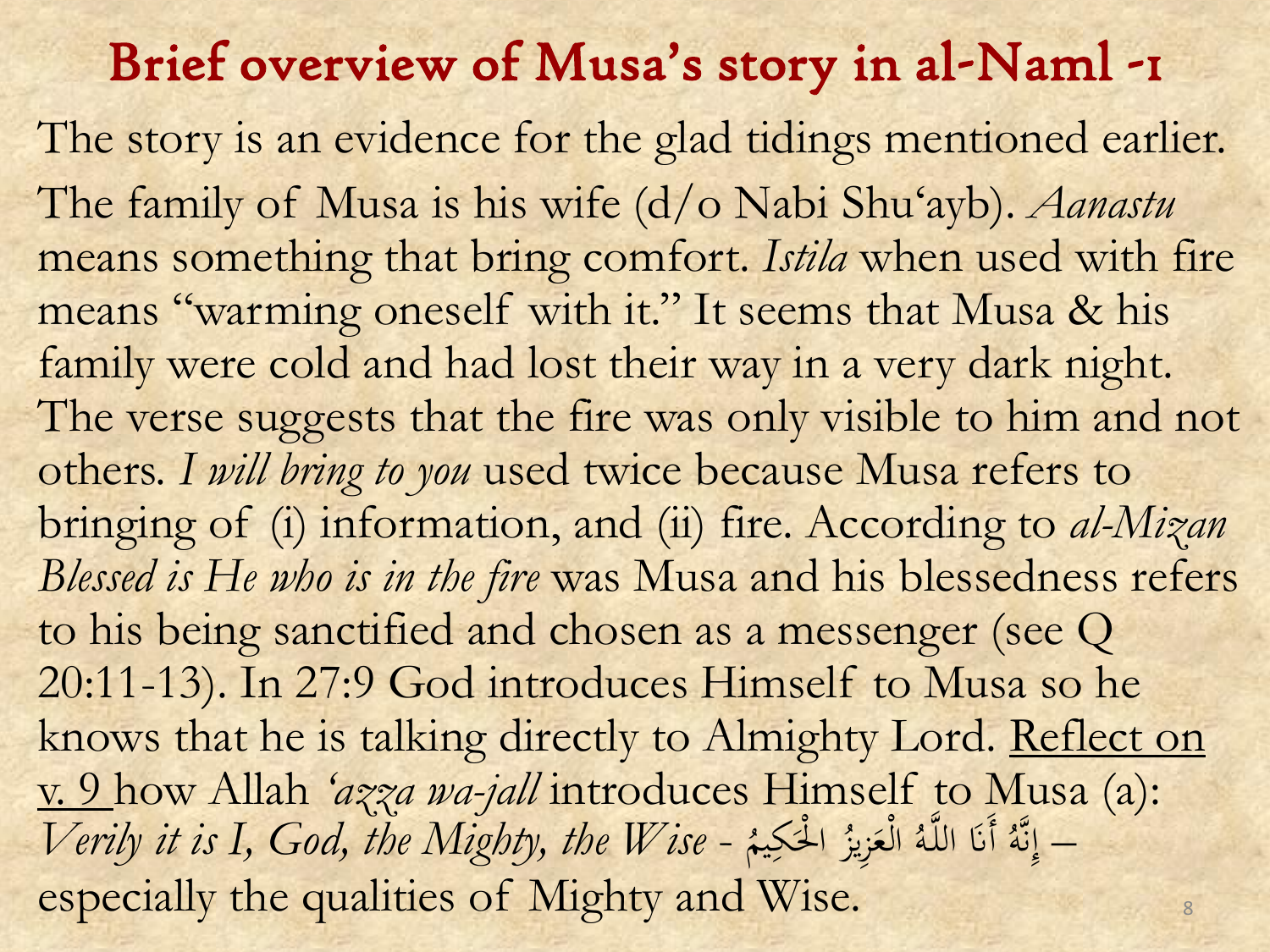#### Brief overview of Musa's story in al-Naml -2

*Tahtazzu* means rapid, violent motion and *jaan* means a small, fastmoving snake. That is why Musa *turned his back [to flee], without looking back.* Here it is said that it was a *jaann* (small, fast snake) in sūras al-A'raf and al-Shu'ara it mentions a *thu ban* (enormous snake). *Al-Mizan* states: these two do not contradict, because they refer to two different aspects and qualities of the snake: swiftness and being enormous; or some say the staff miraculously transformed differently on different occasions. *Fear not* is a command implying that he is secure from any evil that cause fear, because he is in divine proximity and in direct conversation with God who assures him *the messengers shall not fear in My presence*. In 28:31 Allah tells Musa: *surely you are of those who are secure.* We should not blame Moses for retreating as it natural to flee when one sees danger. Moreover the staff was his weapon, which suddenly became the cause of fear.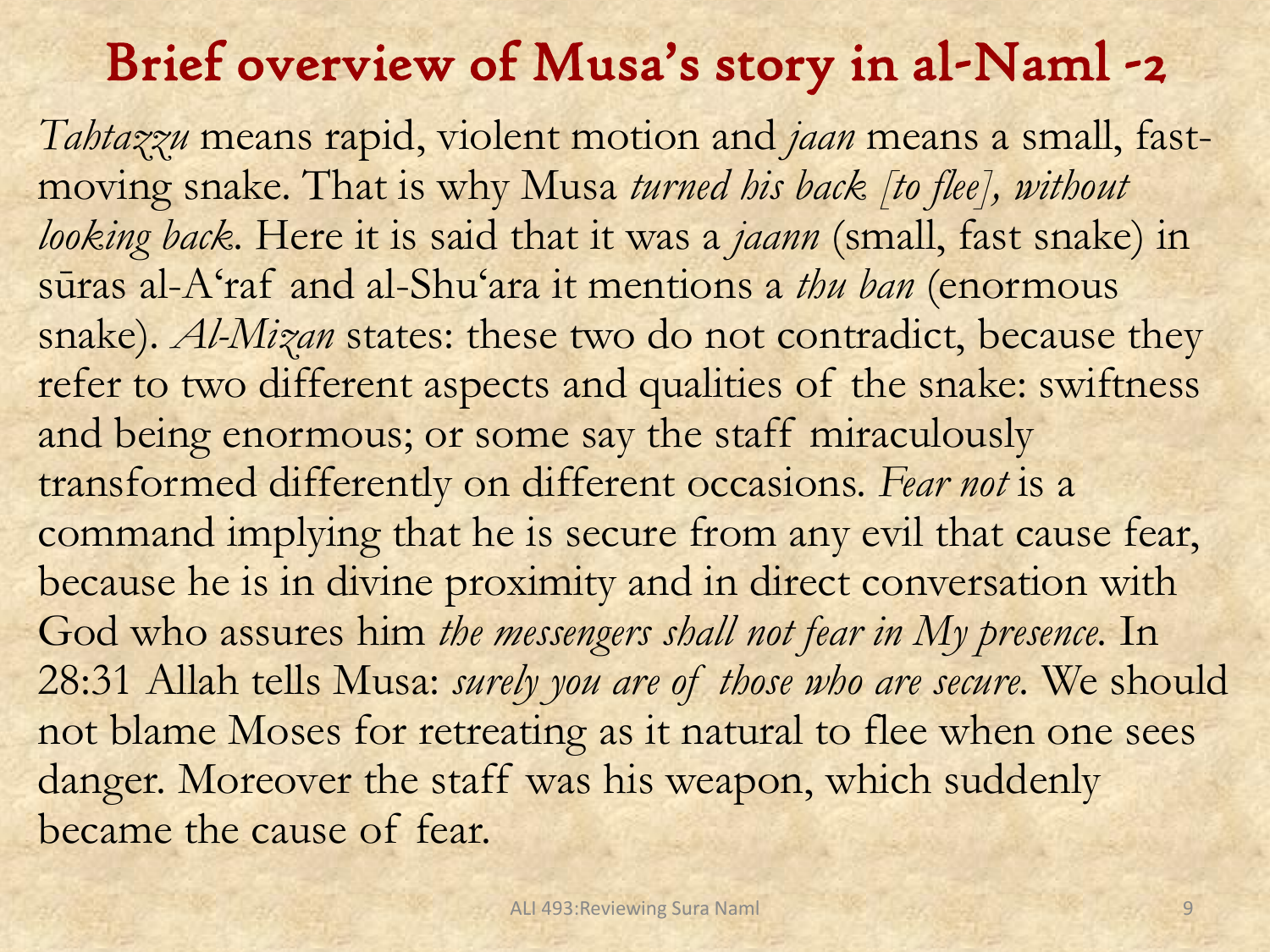#### Brief overview of Musa's story in al-Naml -3

In v. 11 it says: nor shall he [fear] who has been unjust then does good instead after evil – Allah who is the Forgiving, the Merciful assures all those who change their way from being zalim to being good and repentant – a universal principle for all of us to benefit. In v. 12 *white and bright, without any fault* means not having leprosy. The Nine Signs given to Musa (a) were: (1) staff turning into a serpent, (2) hand turning white after placing into his shirt, (3) the untying of a knot from his tongue (4) the plague of floods, locusts, lice, frogs, and blood (5) the parting of the sea (6) the blotting out of the wealth of Pharaoh & his notables (7) the provision of manna and quail (8)stream come forth from the rock and (9) the Mount Sinai. V. 13 shows their disregard of signs. In v. 14 it states that the denial of all signs despite being convinced in the heart out of injustice and pride.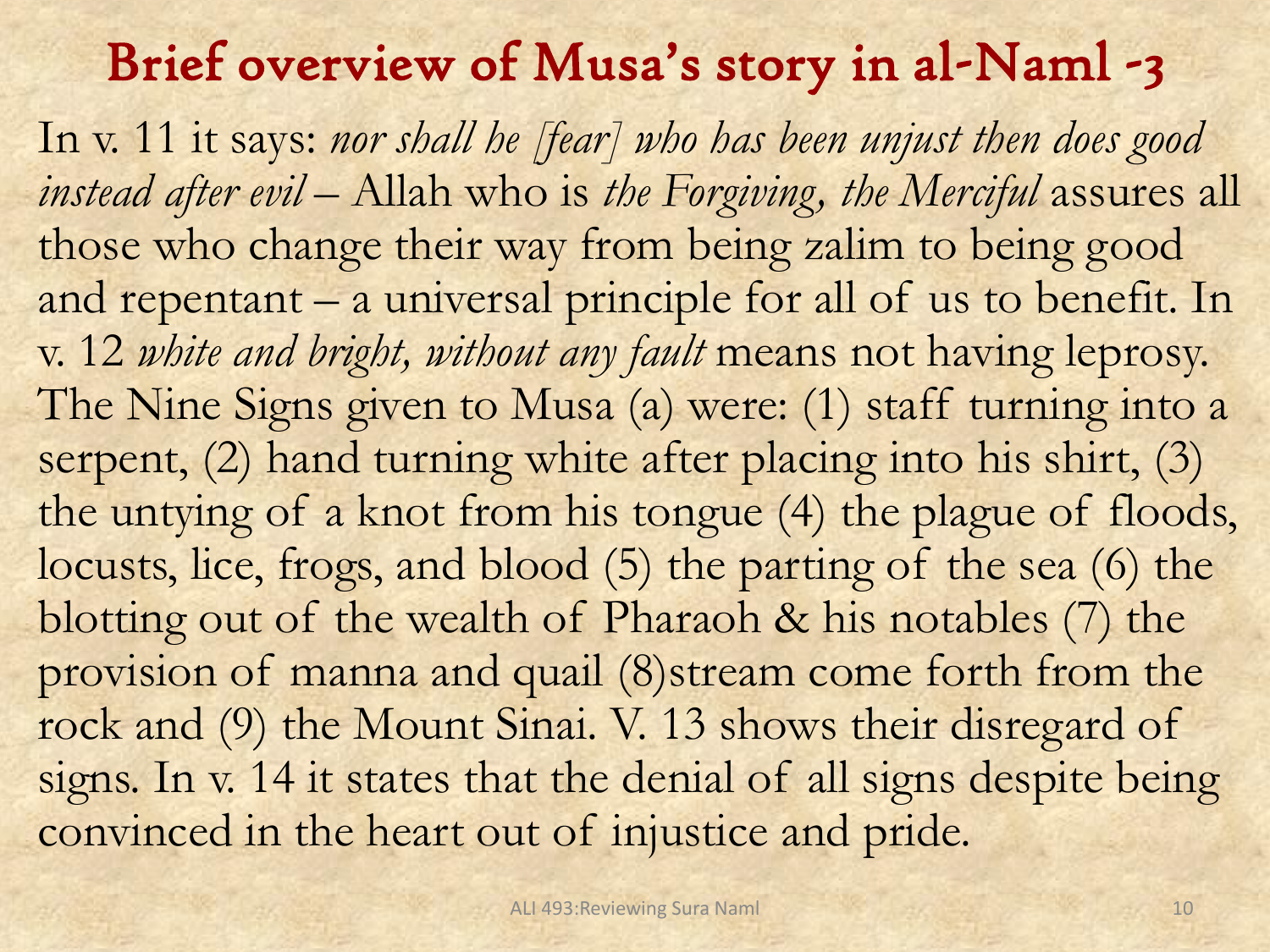An-Naml, Ayat 15 - 19  $\sim$ لَيْمَانَ عِلْمً  $\frac{1}{\sqrt{2}}$ ِ  $\ddot{\zeta}$  $\sim$  $\ddot{\phantom{0}}$ ه<br>بان<br>  $\frac{1}{\sqrt{2}}$  $\overline{\phantom{a}}$ ودَ وَسُ و<br>.  $\overline{\phantom{a}}$ J وَلَقَدْ آتَيْنَا دَاؤُودَ وَسُلَيْمَانَ عِلْمًا مَّ وَقَالَا الْحَمْدُ لِلَّهِ الَّذِ  $\overline{\phantom{a}}$  $\ddot{\lambda}$ ن  $\ddot{\phantom{0}}$ <u>تا</u><br>تا ل<br>ا ل ہ<br>ب  $\overline{\phantom{a}}$  $\overline{4}$ ؙؚ ل  $\overline{\phantom{a}}$ وَقَالًا الْحَمْدُ <sup></sup> ن<br>پ <u>ا</u><br>ا <u>ة قا</u> َ ۖ ً وَقَالًا الْحَمْدُ لِلّهِ الّذِي فَضَّلْنَا عَلَىٰ<br>مَسْتَقَدَّمَتُ إِلَيْهِ  $\mu$ ى<br>ك  $\frac{1}{2}$ ا اور  $\frac{1}{2}$ ن ُّ ؤ  $\ddot{\phantom{0}}$  $\ddot{\cdot}$ **.<br>.<br>.**  $\overline{a}$ ەم<br>دە  $\overline{b}$ نْ عِبَادِهِ الْمُ  $\int$  $\overline{a}$  $\overline{ }$  $\ddot{\cdot}$  $\frac{1}{2}$ ِ ْ يم ، ع ِ َكْثِيرِ مِّنْ عِبَادِهِ الْمُؤْمِنِينَ ﴿ 10  $\frac{1}{2}$  $\ddot{x}$ ہ<br>مد لَيْمَانُ دَاؤُر  $\overline{\phantom{a}}$  $\sim$  $\ddot{\phantom{2}}$ **ه ⊀:**  $\frac{1}{2}$  $\ddot{\phantom{0}}$ مَلَّةٍ وَوَرِثَ سُلَيْمَانُ دَاوُودَ مَّ وَقَالَ يَا<br>وَيَسْمَعُ عَلَيْهَا اللَّهُ عَلَيْهِ مَنْ يَوْ َ  $\overline{ }$ و<br>. َ  $\overline{\phantom{a}}$ ا<br>ا نها<br>نا  $\frac{9}{1}$ ै।<br>जन्म صلح<br>پښتنې َ لَّمْنَا مَنطِقَ الطَّيْرِ وَأَ **T**  $\ddot{\phantom{0}}$  $\frac{1}{2}$  $\overline{\phantom{a}}$  $\ddot{\lambda}$ بند  $\overline{a}$ ِ د<br>د محم  $\overline{\phantom{a}}$ أَيُّهَا النَّاسُ عُلِّمْنَا مَنطِقَ الطَّيْرِ وَأُوتِينَا مِن كُلِّ شَيْءٍ<br>إِنَّهَ وَإِسْلاَمِ وَالْمَنَامِ الطَّيْرِ وَأُوتِينَا مِن كُلِّ شَيْءٍ َ  $\zeta$ ْ أُوتِينَا مِن كُلِّ شَيْءٍ ﴾ إِنَّ ِ  $\overline{\phantom{a}}$  $\frac{1}{2}$ ِ<br>پُلُ  $\int$ إ ۖ ً إِنَّ هَٰٰذَا هُوَ َ هَاٰٰذَا لَهُوْ<br>و ا<br>ا **a** بين قبين<br>م  $\ddot{\cdot}$  $\ddot{\cdot}$ م ال  $\int$  $\overline{\phantom{0}}$ الْفَضْلُ الْمُبِينُ ﴿1٦  $\int$  $\overline{c}$ ه  $\overline{\phantom{0}}$ ود دَ:<br>.<br>. و<br>م لَيْمَانَ جُ  $\ddot{\zeta}$  $\sim$ **∴ ه**<br>:  $\frac{1}{\sqrt{2}}$  $\overline{\phantom{a}}$ مِهِ وَحُشِرَ لِسُلَيْمَانَ جُنُودُهُ مِنَ الْجِنِّ وَالْإِنسِ<br>« لَا تَسْتَمَرُّ لِسُلَيْمَانَ جُنُودُهُ مِنَ الْجِنِّ وَالْإِنسِ ؚ ل  $\overline{\phantom{a}}$ ور<br>پاک َ  $\overline{a}$  $\sum$ <u>لا</u> ي .<br>مِنَ الْجِنِّ  $\ddot{\cdot}$ <u>لل</u>ا: ا  $\ddot{\phantom{0}}$  $\overline{a}$ ونَ پڻج ن<br>•<br>•  $\frac{1}{\sqrt{2}}$ ْوَزْعُ ڒ بہ<br>: و<br>يا  $\frac{1}{2}$ م  $\frac{1}{2}$ وَالطَّيْرِ فَهُمْ يُوزَعُونَ ﴿١٧﴾ حَقَّ إِذَا أَتَوْا عَلَىٰ وَادِ النَّمْلُ قَالَتْ كَلَّةٌ <u>ة</u> ؚ **M** َ َ  $\frac{1}{2}$ ک<br>ا a<br>is <u>تا</u><br>تا <u>بر ر</u>  $\int$ إ  $\overline{\phantom{0}}$ ْ  $\ddot{\bm{\zeta}}$ ا با<br>ما با ا َ <u>:</u><br>قا ِ  $\frac{1}{\sqrt{2}}$ لَمُوا مَسَاكِنَكُمْ لَا ْ  $\ddot{\lambda}$ ن  $\overline{\mathsf{S}}$  $\overline{\phantom{a}}$  $\lambda$  $\overline{\phantom{a}}$ ِ اد <u>'</u>  $\overline{\phantom{a}}$ يَا أَيُّهَا النَّمْلُ ادْخُلُوا مَسَاكِنَكُمْ لَا يَخْطِمَنَّكُمْ سُلَيْمَانُ وَ-<br>وه مسلم النَّمْلُ ادْخُلُوا مَسَاكِنَكُمْ لَا يَخْطَمَنَّكُمْ سُلَيْمَانُ وَ- $\overline{\phantom{a}}$ **َ):** ہ<br>ج  $\overline{a}$ **∴ ه**<br>:  $\frac{1}{2}$  $\overline{\phantom{a}}$ يَكْطِمَنَّكُمْ سُلَيْمَانُ وَجُنُودُهُ وَهُمْ لَا<br>يَحْطِمَنَّكُمْ سُلَيْمَانُ وَجُنُودُهُ وَهُمْ لَا <sup> $\mathbf{r}$ </sup> ن<br>نم<br>ن  $\overline{a}$  $\frac{1}{2}$  $\left\langle \cdot \right\rangle$ <sup>1</sup>  $\boldsymbol{\beta}$ ه َ َ  $\overline{c}$ ه  $\overline{\phantom{a}}$ ود د.<br>د و<br>م ج ونَ پ  $\ddot{\zeta}$  $\overline{\phantom{a}}$ رو و يَشْعُرُونَ ﴿١٨﴾ فَتَبَسَّمَ ضَاحِكًا مِّن قَوْلِهَ ان<br>مار<br>مار یا۔<br>نام  $\cup$  $\frac{1}{2}$ <sup>o</sup> <u>: ہ</u> ي  $\frac{1}{2}$ ِنَّ فَتَبَسَّمَ ضَاحِكًا مِّن قَوْلِهَا وَقَالَ رَبِّ أَوْزِعْنِي<br>بَيْسَمَّةً مَنْ جَمَّا مِّن قَوْلِهَا وَقَالَ رَبِّ أَوْزِعْنِي  $\ddot{\phantom{1}}$ م<br>ا  $\frac{1}{2}$  $\frac{1}{2}$ <u>ة</u> **می** ي َا وَقَالَ رَبِّ أَوْزِعْنِي أَنْ ِ<br>پا  $\overline{\phantom{a}}$ ا<br>ا ن<br>نا َ ْ ِيَا<br>پا تَ عَلَيَّ  $\mu$ ک<br>ا  $\ddot{\phantom{a}}$ أَشْكُرَ نِعْمَتَكَ الَّتِي أَنْعَمْتَ عَلَيَّ وَعَلَىٰ وَالِدَيَّ وَأَنْ أَعْمَلَ صَالِحًا<br>مَسْلَمَ نِعْمَتَكَ الَّتِي أَنْعَمْتَ عَلَيَّ وَعَلَىٰ وَالِدَيَّ وَأَنْ أَعْمَلَ صَالِحًا ्र<br>∕ .<br>.<br>.  $\frac{1}{2}$  $\frac{1}{2}$ ْ ِ<br>نِ ن  $\frac{1}{2}$ ْ **S** ْ َ ِ َ  $\frac{1}{2}$ ک<br>ا َ ً ان<br>ا  $\overline{\phantom{a}}$  $\sim$ ِ وَأَدْخِلْنِي بِرَحْمَتِكَ فِي عِ  $\ddot{\ddot{\cdot}}$  $\frac{1}{2}$  $\ddot{\cdot}$ ነ<br>ነ  $\frac{1}{2}$ ِ<br>با  $\mu$  $\ddot{\cdot}$ ْ َ  $\overline{c}$ ضاهُ رضہ<br>ر تَرْضَاهُ وَأَدْخِلْنِي بِرَحْمَتِكَ فِي عِبَادِكَ الصَّالِحِينَ ﴿  $\ddot{\phantom{0}}$ ِ بَادِكَ الصَّالِحِينَ ﴿ 19﴾ .<br>با  $\ddot{\cdot}$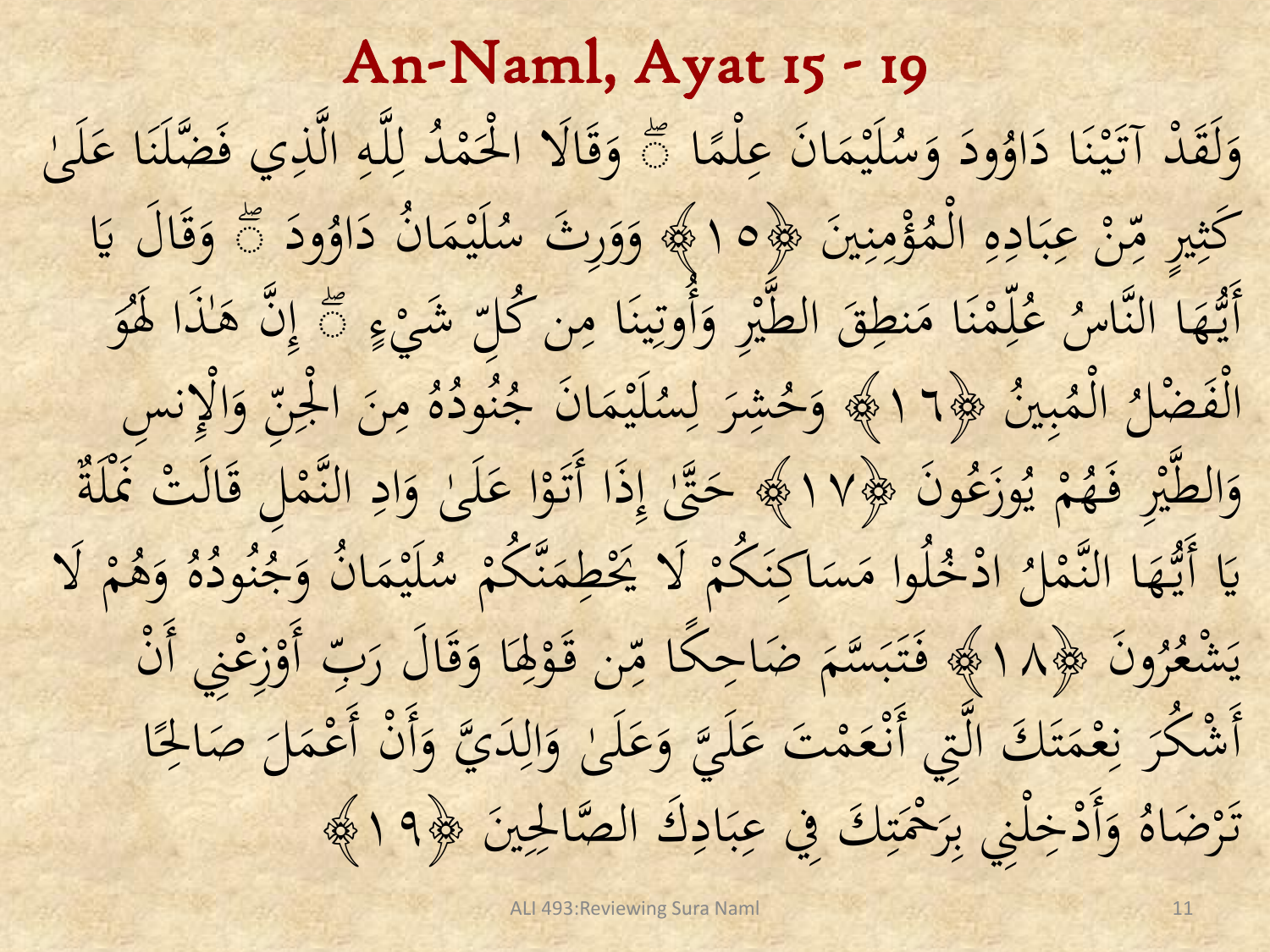### Translation  $Q$  27: 15 – 19

Certainly, We gave knowledge to David and Solomon, and they said, 'All praise belongs to Allah, who granted us an advantage over many of His faithful servants.' (15) Solomon inherited from David, and he said, 'O people! We have been taught the speech of the birds, and we have been given out of everything. Indeed this is a manifest advantage.' (16) [Once] Solomon's hosts were marched out for him, comprising jinn, humans and birds, and they were held in check. (17) When they came to the Valley of Ants, an ant said, 'O ants! Enter your dwellings, lest Solomon and his hosts should trample on you while they are unaware.' (18) Whereat he smiled, amused at its words, and he said, 'My Lord! Inspire me to give thanks for Your blessing with which You have blessed me and my parents, and that I may do righteous deeds which please You, and admit me, by Your mercy, among Your righteous servants.' (19)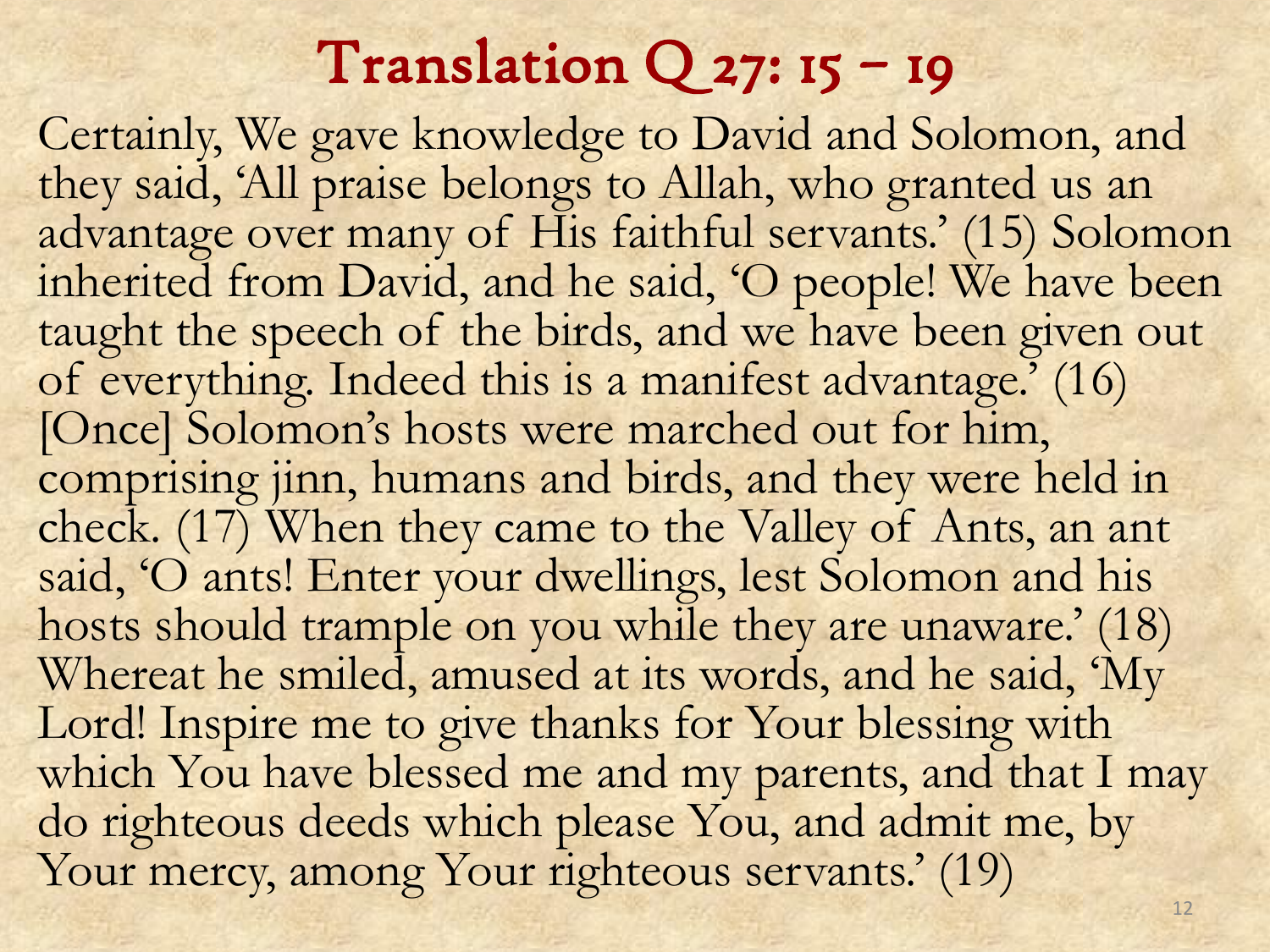**Blessings received by Dāwūd & Sulayman (a)** Allah (swt) precedes Dāwūd's name, who is father. Both of them praise Allah for the blessings. We should have practice of praising Allah regularly. Upon waking up the Holy Prophet (s) would say: اَلْحَمْدُ لِلّٰهِ الَّذِيْ اَحْيَانٍۢ بَعْدَ مَاۤ أَمَاتَنِيْ وَإِ  $\overline{a}$ .<br>.<br>. ا َ ا بار<br>بال تا<br>تا  $\lambda$  $\overline{a}$ ب<br>.  $\bigg($  $\ddot{\cdot}$  $\frac{1}{2}$ ْ ا <u>ٔ</u>  $\overline{a}$ اُ ي ِ لِّلهِ الَّذِيْ اَحْيَانِيْ بَعْدَ مَآ أَمَاتَنِيْ وَإِلَيْهِ  $\frac{1}{2}$ إ  $\frac{1}{2}$ النَّشُوْرُ <sup>o</sup> *Praise be to Allah who has given me life (afresh) after having caused me to die and to Him is the Resurrection.*

The word *'ilman* is indefinite form to its significance. Other verses on the knowledge of the two are: فَكُمَةَ وَفَصْلَ و<br>د  $\sim$ <u>لا</u> ا  $\frac{c}{c}$ وَآتَيْنَاهُ الْحِكْمَةَ وَفَصْلَ  $\ddot{\lambda}$ ن  $\ddot{\ddot{\cdot}}$ نا<br>نا َ  $\frac{c}{1}$  $\frac{1}{l}$ ٍِ طَب ْلِ ا – *We gave him (Dawud) wisdom and conclusive speech*  <u>لا</u> ب & (38:20) ْكم  $\frac{1}{2}$  $\overline{\phantom{0}}$ to each We gave judgement and- وَكُلَّا آتَيْنَا حُكْمًا وَعِلْمًا  $\ddot{\phantom{0}}$ ن  $\ddot{\phantom{2}}$ <u>تا</u> <u>و</u> ه<br>ر  $\frac{1}{\sqrt{2}}$  $\frac{1}{2}$ *knowledge* (21:79).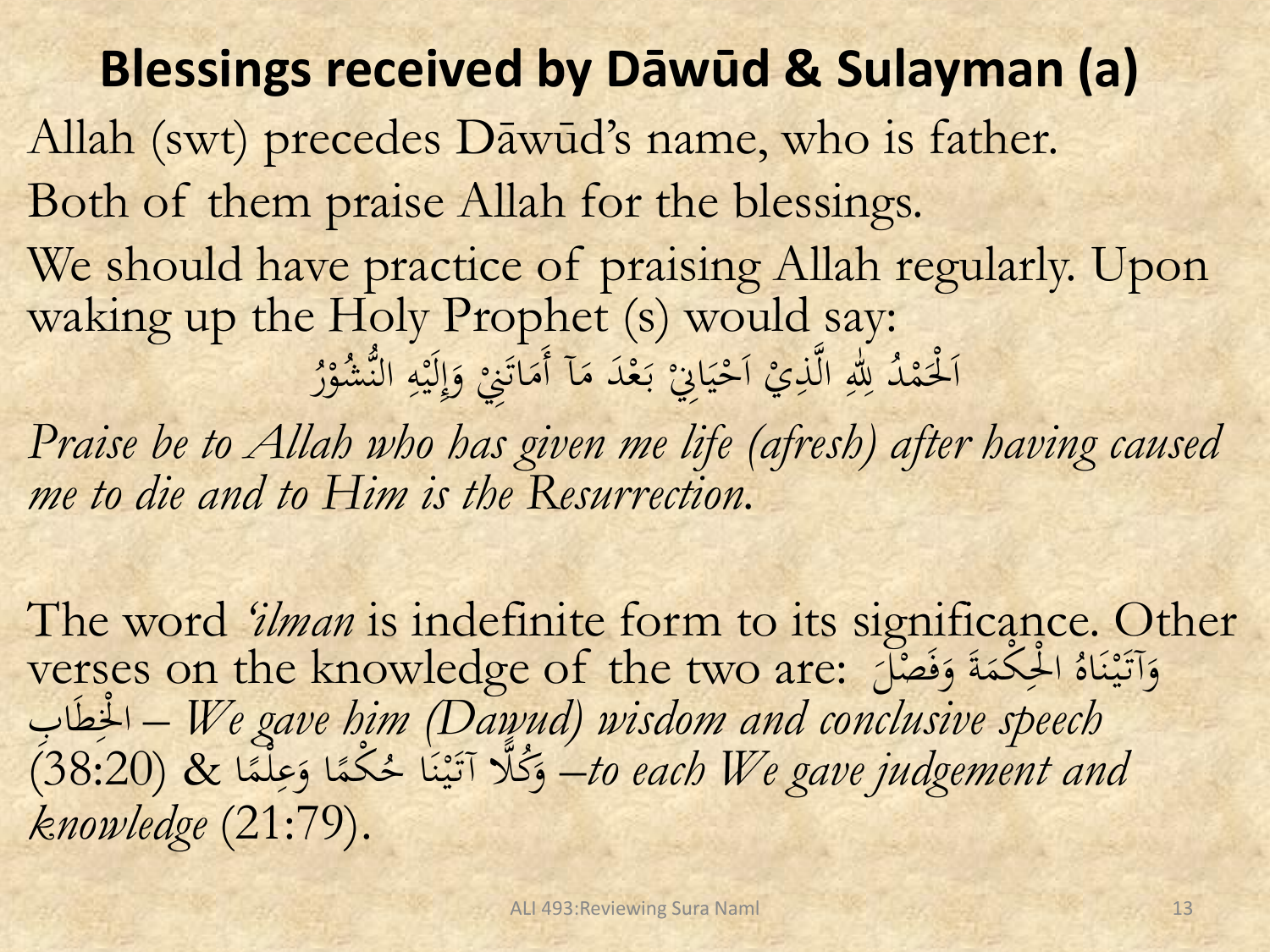**Praise Allah** i **for the four blessings** الْحَمْدُ لِلَّهِ الَّذِي عَرَّفَنِي نَفْسَهُ  $\bullet$ .<br>. <u>ة</u> َ  $\overline{a}$ نَفْسَهُ وَلَمْ يَجْعَلْنِي عُمْيَانَ  $\overline{\phantom{a}}$  $\ddot{a}$  $\hat{a}$ َ  $\ddot{\ddot{\cdot}}$ ي  $\overline{a}$  $\overline{\phantom{a}}$ يَجْعَلْنِي عُمْيَانَ الْقَلْبِ  $\mu$ **م b** ْ Praise be to Allah who made Himself known to me, and did not leave me blind of heart اَلْحَمْدُ لِلَّهِ الَّذِي جَعَلَنِي مِنْ أُمَّةٍ مُحَمَّدٍ صَلَّىَ اللَّهُ عَلَيْهِ ە<br>. ٔ<br>ا ا **تم** ا **في المسلمات المسلمات المسلمات المسلمات المسلمات المسلمات المسلمات المسلمات المسلمات المسلمات المسلمات المسلما**  $\frac{1}{2}$ لَ **م**  $\ddot{\phantom{0}}$  $\overline{a}$ ڵ ِي<br>م  $\overline{\phantom{0}}$  $\overline{4}$  $\ddot{\phantom{2}}$ َ  $\frac{2}{1}$ سَ اللَّهُ ۖ<br>بَا اللَّهُ لَّىَّ اللَّهُ عَلَيْهِ وَآلِهِ  $\overline{\phantom{a}}$ ِِ صَلَّىَّ اللَّهُ عَلَيْهِ وَآلِ<br>ا Praise be to Allah who placed me from the *Ummah* of Muhammad, blessings of Allah be on him and his family د م ْل ْ َ ه دِ ي ِِف ي ِ ِرز َل ْ ي ج ذِ َّ ال َّ ْ لِل ِ ََل َ ي ال دِ ي ِِف ا ِ ِرز َل ْ َّب ِس ََي **b** <u>َ</u> ا  $\overline{c}$ َ  $\frac{1}{2}$ .<br>.<br>. ِ<br>ا  $\ddot{\phantom{0}}$  $\overline{a}$ َ ابا:<br>-ي  $\mathbf{a}$  $\frac{1}{2}$ ز<br>ز الم<br>المسلمان<br>المسلمان<br>المسلماني <sup>a</sup> ن<br>نم Praise be to Allah who placed my sustenance is His hands, and not in the hands of people اَلْحَمْدُ لِلَّهِ الَّذِي سَتَرَ عَلَى عُيُوْبِي  $\overline{a}$ <u>ً</u> ەر<br>م  $\frac{1}{2}$ يـ  $\overline{\phantom{a}}$ لَّهِ الَّذِي سَتَرَ عَلَى عُ ى<br>ب ر<br>ا  $\overline{a}$  $\overline{a}$ للَّهِ الَّذِي سَتَرَ عَلَى عُيُوْبِي وَذُّنُوْ<br>. وَذُنُوْبِي وَلَمْ يَفْضَحْنِي بَيْنَ خَلاَئِقِ النَّاسِ َ **Contract** َ ِ<br>پاک ع ک ْ یا۔<br>ا Praise be to Allah who covered my faults and sins and did not expose me among people.